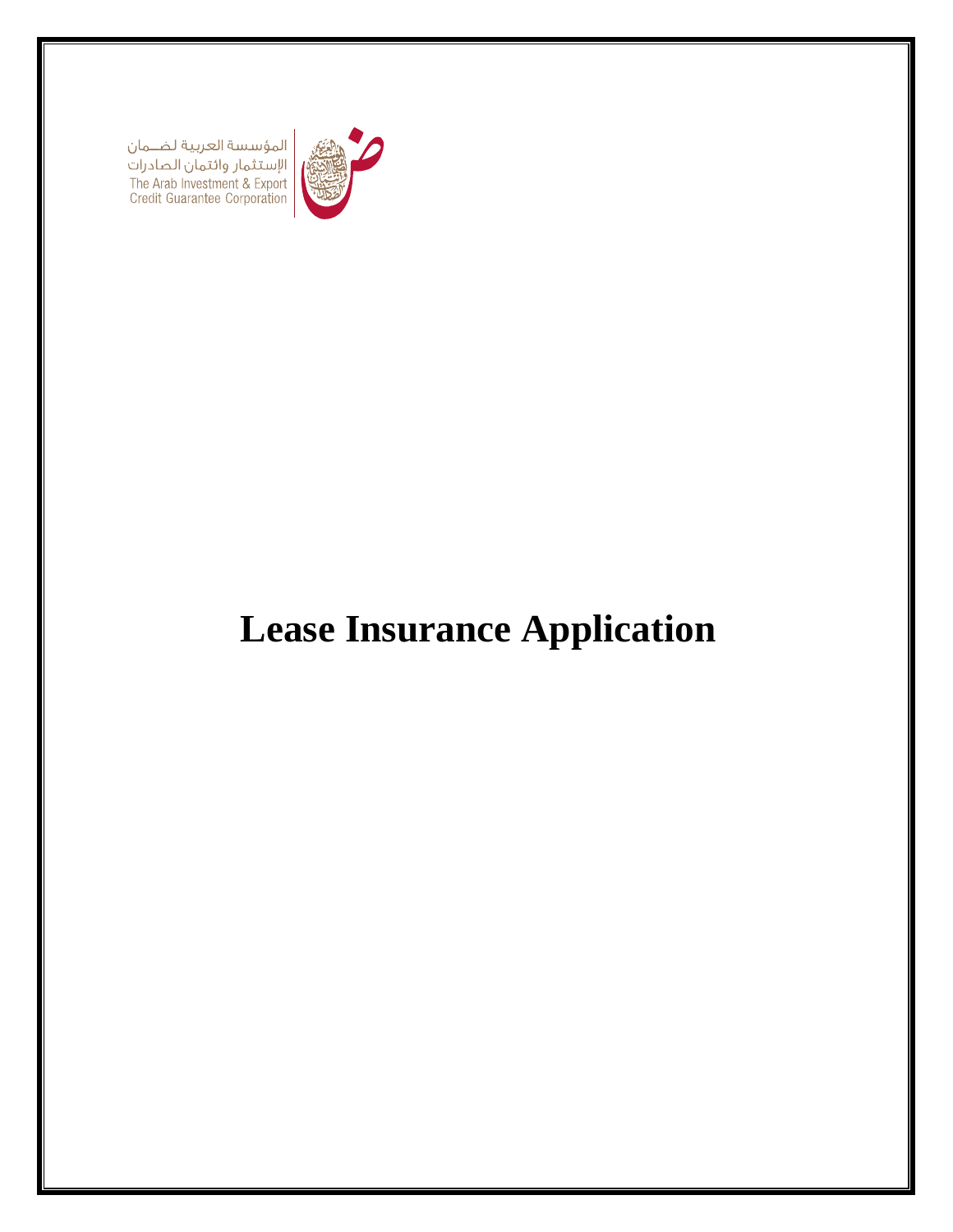## **Lease Insurance Application**<sup>1</sup>

#### **Requested Cover:**

**Commercial Risks Non-Commercial Risks**

## **PART "I" 1) Information about the Applicant (Lessor):**

1-1 Name:

1-2 Mailing address: Country:

1-3 Nationality:

1-4 Legal status (natural / juridical person):

Legal form (if the applicant is a juridical person)

1-5 If the applicant is a juridical person, state the following particulars of shareholders:

| <b>Name</b> | <b>Nationality</b> | % of Shares Held to Capital |
|-------------|--------------------|-----------------------------|
|             |                    |                             |
|             | .                  |                             |
|             |                    |                             |

1-6 Nature of business:

 $\square$  Manufacturer  $\square$  Independent leasing company  $\square$  Other

- 1-7 Date of establishment:
- 1-8 Number of employees:

## 1-9 Paid up capital:

- 1-10 Years engaged in
	- Local leasing:
	- Cross-border leasing:

1-11 Total lease transactions for the last three years:

- Local leasing:
- Cross-border leasing:

 $\overline{a}$ <sup>1</sup> The applicant is urged to keep the Corporation's insurance in complete confidentiality, especially from the lessee.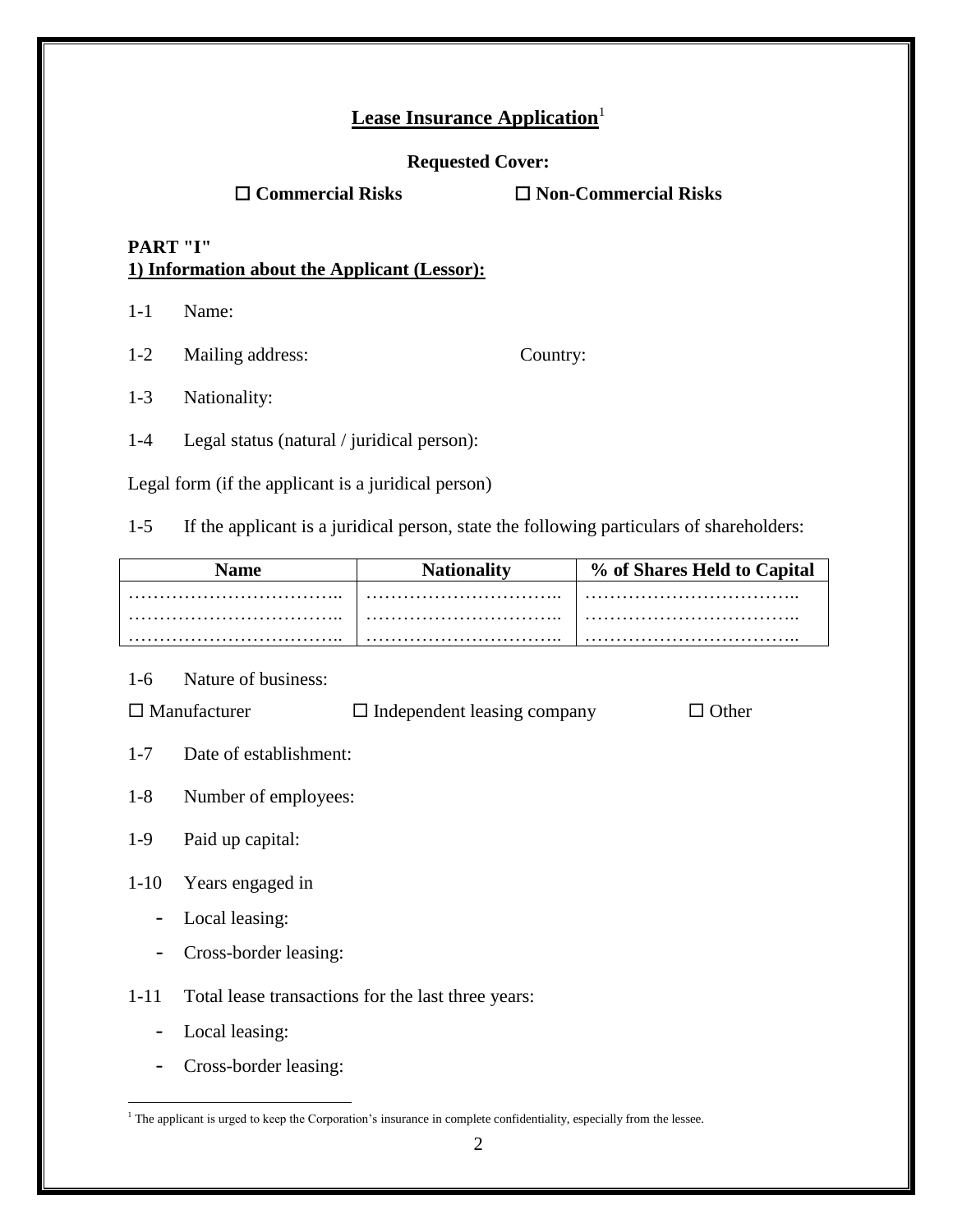1-12 What are your principal foreign markets?

1-13 What are the principal assets leased?

1-14 Authorized Contact Person:

Name: Title:

Tel: Fax: Email:

1-15 Is the Contact Person solely authorized to sign the application?

 $\Box$  Yes  $\Box$  No

In case the answer is yes, please provide a copy of the precise delegated signing authorities.

## **PART "II" 2) Information about the Lease Transaction:**

2-1 Progress of the transaction:  $\Box$  Firm Lease  $\Box$  Negotiating Lease  $\Box$  Responding to Invitation to Bid

2-2 Total value of the lease:

(Please attach a copy of the final lease agreement if available, or a draft copy setting forth, at least, those provisions required by the policy.)

2-3 Leased assets:  $\Box$  New  $\Box$  Used

a. Specify quantity, model, serial no., and year of manufacture:

b. Describe the asset functions:

c. Manufacturer or vendor if other than applicant:

d. Country of origin:

e. Original purchase value:

f. Estimated value of leased assets at the end of lease term:

g. Who will own the leased assets at end of lease term?

h. Is title of ownership on each of the leased assets encumbered?  $\Box$  Yes  $\Box$  No

If yes, please attach an explanation:……………………………………

i. Does the lease give you the right to repossess the leased assets in the event of default?  $\Box$  Yes  $\Box$  No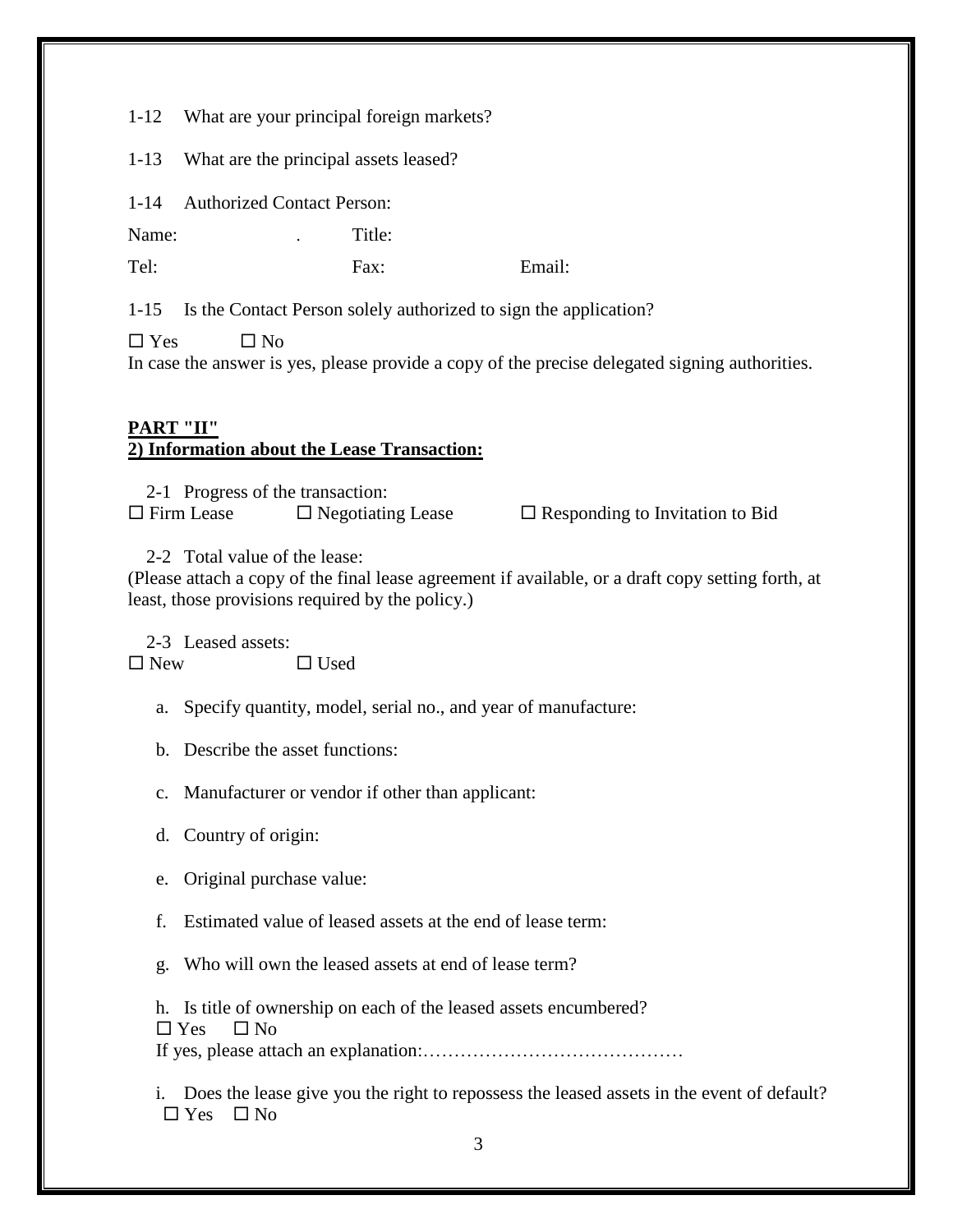| 2-4 Is the lessee going to be the user of the leased assets?<br>$\square$ No<br>$\Box$ Yes                                                                                  |            |              |  |
|-----------------------------------------------------------------------------------------------------------------------------------------------------------------------------|------------|--------------|--|
|                                                                                                                                                                             |            |              |  |
| 2-5 Have you ever had to repossess assets sold to or leased into the lessee's country?<br>$\Box$ Yes<br>$\Box$ No                                                           |            |              |  |
| If yes, were you successful in your repossession? $\square$ Yes                                                                                                             |            | $\square$ No |  |
|                                                                                                                                                                             |            |              |  |
| 2-6 What procedures or measures have you undertaken to assure:<br>a. That you maintain good title to the leased assets in the country of the lessee in this<br>transaction? |            |              |  |
| b. That you will be able to repossess and re-export the leased assets?                                                                                                      |            |              |  |
|                                                                                                                                                                             |            |              |  |
| 2-7 Does the lease establish an unconditional obligation of the lessee to make:<br>irrevocable periodic payments?<br>a.                                                     | $\Box$ Yes | $\square$ No |  |
| b. irrevocable non-periodic payments?                                                                                                                                       | $\Box$ Yes | $\square$ No |  |
|                                                                                                                                                                             |            |              |  |
| 2-8 Date of shipment of leased assets?                                                                                                                                      |            |              |  |
| 2-9 Assets to be transported by:<br>$\Box$ Land<br>$\Box$ Sea                                                                                                               |            | $\Box$ Air   |  |
| (Kindly indicate the countries that the assets cross on the way to lessee's country)                                                                                        |            |              |  |
| 2-10 Other insurance:<br>The Corporation requires that the lessor be loss payee for Transit and Causality Insurance for                                                     |            |              |  |
| the actual cash value of the leased assets:<br>Has transit insurance been obtained?                                                                                         | $\Box$ Yes |              |  |
| L.                                                                                                                                                                          |            | $\square$ No |  |
| II. For what actual cash value?                                                                                                                                             |            |              |  |
|                                                                                                                                                                             |            |              |  |
| IV. Has causality insurance been obtained?                                                                                                                                  | $\Box$ Yes | $\square$ No |  |
| V. For what actual cash value?                                                                                                                                              |            |              |  |
|                                                                                                                                                                             |            |              |  |
| For finance lease, (answer only questions 2-11 to 2-14)<br>For operating lease (answer only questions 2-15 and 2-18)<br>4                                                   |            |              |  |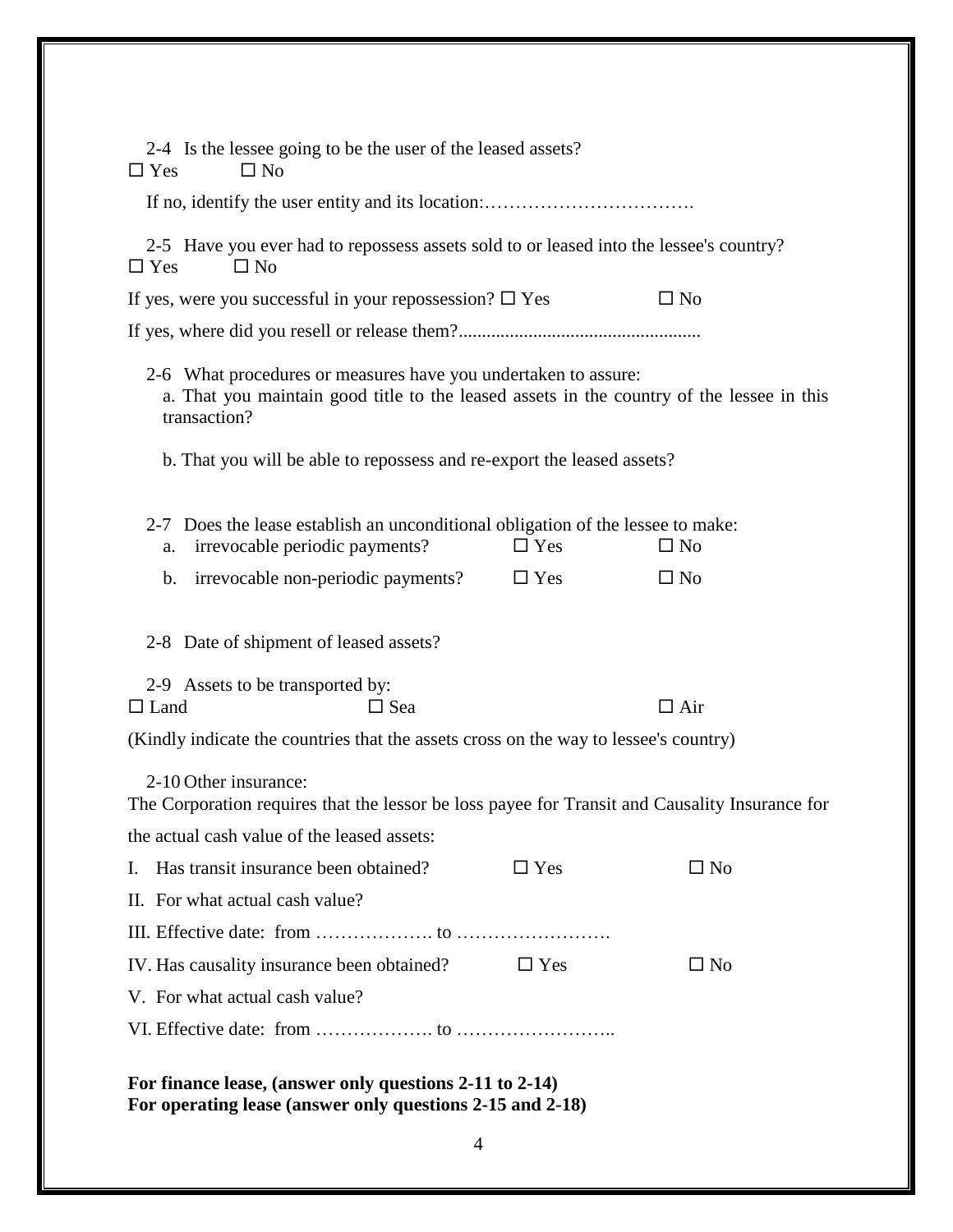| 2-11 Contract price of the leased assets:                                                                                                                           |                                       |                 |  |  |
|---------------------------------------------------------------------------------------------------------------------------------------------------------------------|---------------------------------------|-----------------|--|--|
| 2-12 Advance payment:                                                                                                                                               |                                       |                 |  |  |
| 2-13 Terms for periodic repayments:<br>$\Box$ Monthly                                                                                                               | $\Box$ Quarterly $\Box$ Semi-Annually | $\Box$ Annually |  |  |
| Number of installments:                                                                                                                                             | Commencing on:                        |                 |  |  |
| 2-14 Do you wish to insure any non-periodic payments? $\Box$ Yes<br>$\Box$ No<br>If yes, please specify the credit limit requested:                                 |                                       |                 |  |  |
| 2-15 At what point after default do you commence repossession procedures of the assets<br>and how long do you estimate would it take for a successful repossession? |                                       |                 |  |  |
| 2-16 What is the period for the repossession process you wish to insure?                                                                                            |                                       |                 |  |  |
| 2-17 What is the requested credit limit for periodic payments falling due during the<br>requested repossession efforts period?                                      |                                       |                 |  |  |
| 2-18 Do you wish to insure any non-periodic payments? $\square$ Yes<br>$\Box$ No                                                                                    |                                       |                 |  |  |
| <b>PART "III"</b><br>3) Information about the Lessee                                                                                                                |                                       |                 |  |  |
| (Please attach the lessee's audited financial statements for the last three years)                                                                                  |                                       |                 |  |  |
|                                                                                                                                                                     |                                       |                 |  |  |
| 3-1 Name:                                                                                                                                                           |                                       |                 |  |  |
|                                                                                                                                                                     |                                       |                 |  |  |
| Address:<br>$3-2$                                                                                                                                                   |                                       |                 |  |  |
|                                                                                                                                                                     |                                       |                 |  |  |
|                                                                                                                                                                     |                                       |                 |  |  |
| Banking Reference (Bank(s) Name & address, and account No.):<br>$3 - 3$                                                                                             |                                       |                 |  |  |
| 3-4 Legal status (natural / juridical person):                                                                                                                      |                                       |                 |  |  |
| (Legal form if the lessee is a juridical person)                                                                                                                    |                                       |                 |  |  |
|                                                                                                                                                                     |                                       |                 |  |  |
| Nature of business:<br>$3-5$                                                                                                                                        |                                       |                 |  |  |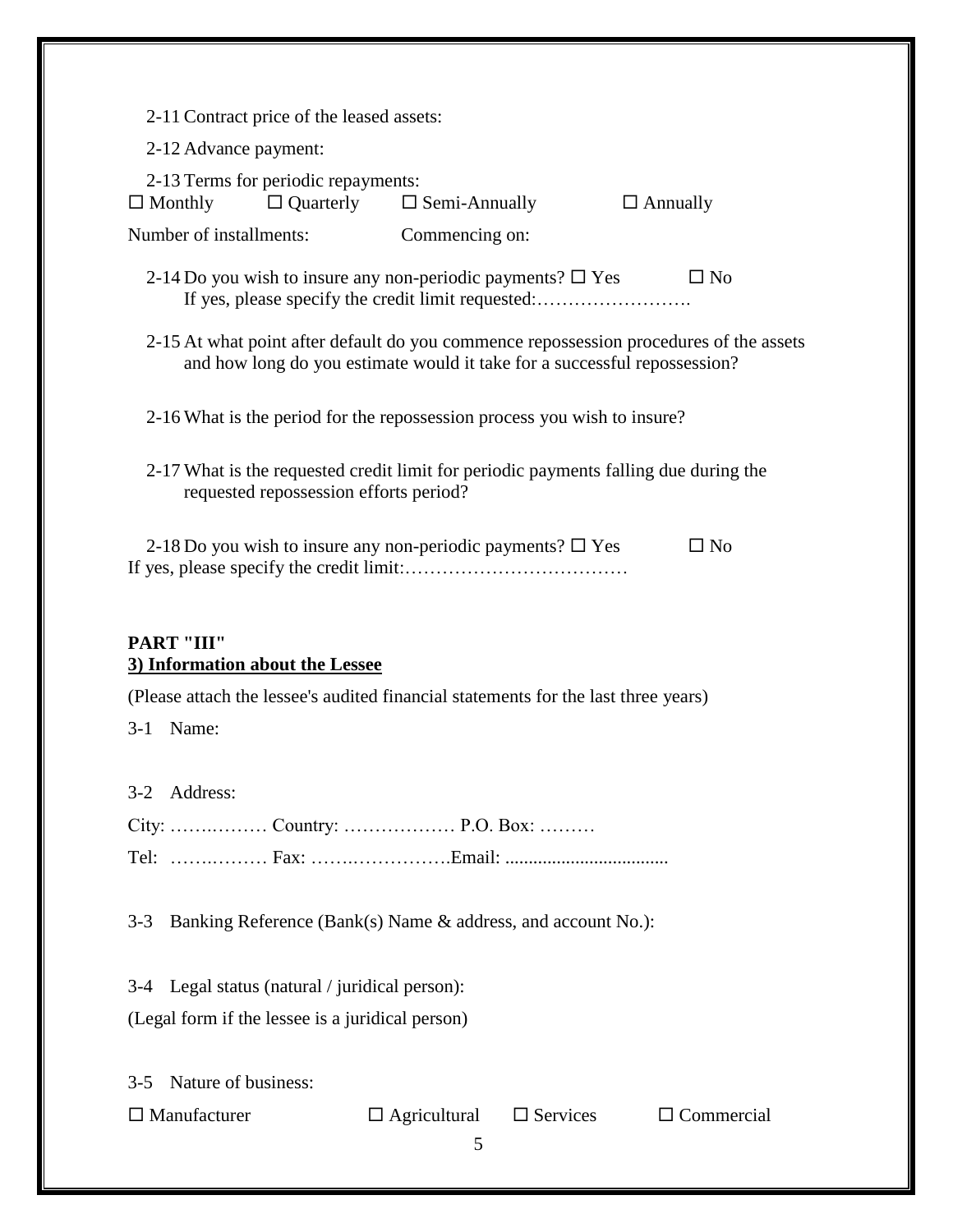$\Box$  Trade  $\Box$  Re-export  $\Box$  Other………

3-6 Date of establishment:

3-7 Have you inquired about the lessee's commercial credibility/reputation and credit worthiness?

 $\Box$  Yes  $\Box$  No

(If yes kindly attach the information in a separate sheet)

3-8 Does the lessor, or any of its shareholders (in case of a juridical person), own a share in the lessee's capital?  $\square$  Yes  $\square$  No If yes, Kindly state:

| Share Value ( | % to Total <b>C</b> |
|---------------|---------------------|
|               |                     |
|               |                     |
|               |                     |

3-9 Does the lessee own a share in the lessor's capital?

 $\Box$  Yes  $\Box$  No

If yes, please state share value and percentage to total capital:……………………

3-10 Is there a management relationship between the lessor and the lessee?

 $\Box$  Yes  $\Box$  No

If yes, please explain:………………………………………………………………

3-11 Does a third party participate in the management of both the lessor and the lessee?  $\Box$  Yes  $\Box$  No

If yes, please explain:………………………………………………………………

3-12 Does the government of the lessee's country or any of its agencies own a share in the lessee's capital ?

 $\Box$  Yes  $\Box$  No

If yes, please provide details:……………………………………………………….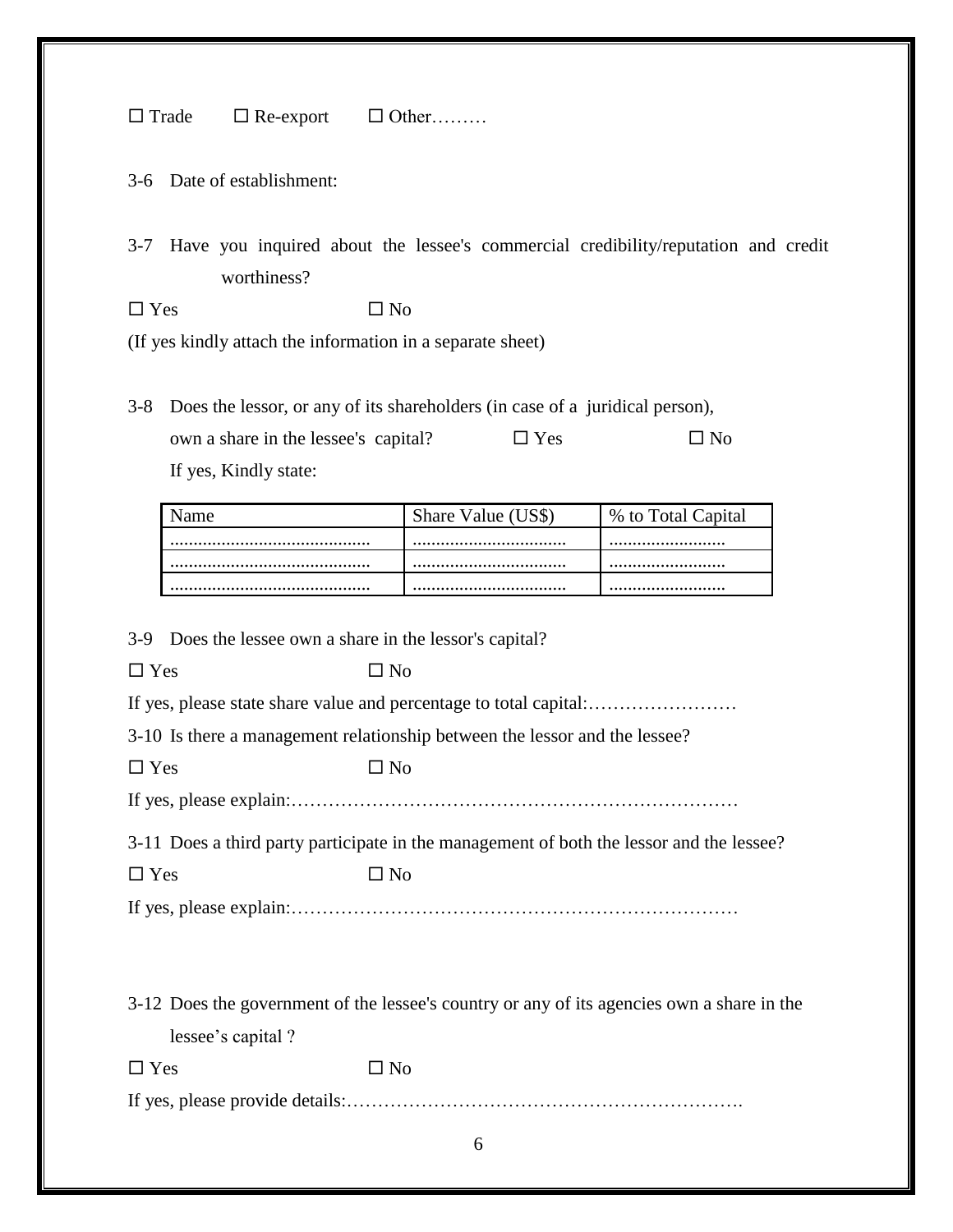3-13 Have there been any previous dealings between the lessor and the lessee?

 $\square$  Yes  $\square$  No

If yes, please answer sections A, B C, & D:

A: Value of leases up to application date

| <b>Year</b> | Amount (US\$) |
|-------------|---------------|
|             |               |
|             |               |
|             |               |

B: Unsettled outstanding dues at application date:

| Amount (US\$) | Due date | Reason for non-payment |
|---------------|----------|------------------------|
| .             |          |                        |
|               |          |                        |
|               |          |                        |

C. Total value of current outstanding exposure:

D. Describe the lessee's payment history:

 $\Box$  Prompt  $\Box$  1-30 days delay  $\Box$  30 - 60 days delay  $\Box$  More than 60 days delay

3-14 Are there/have there been any disputes between the lessor and the lessee?

 $\Box$  Yes  $\Box$  No

If yes kindly provide more details:……………………………………………….

## **4) Other Details:**

State any other factors or considerations not referred to elsewhere in this application which might affect the conclusion of the insurance contract or its scope:

………………………………………………………………………………………………… ………………………………………………………………………………………………… …………………………………………………………………………………………………